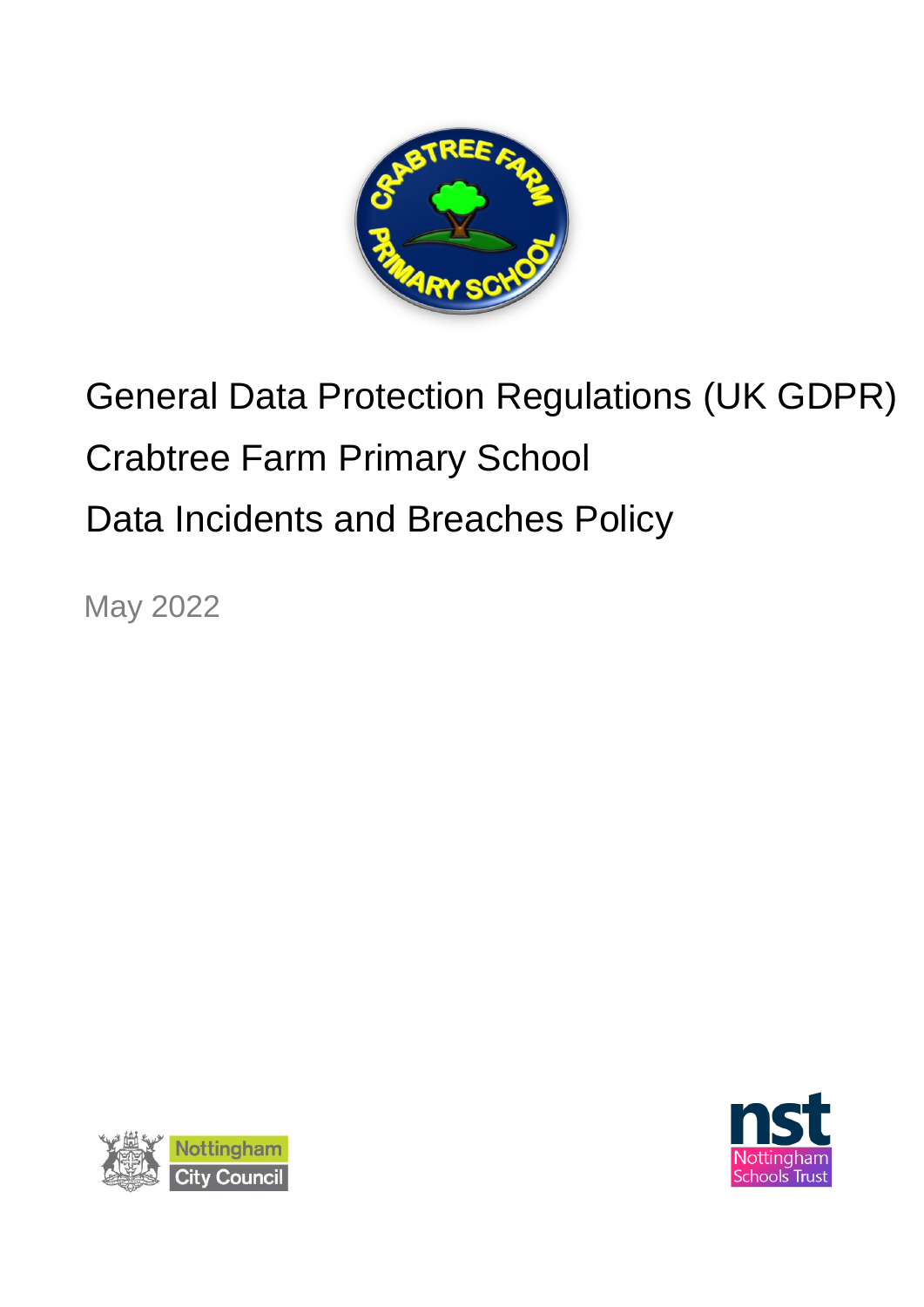# **Data Incidents and Breaches**

# **Contents**

- 1. Introduction
- 2. Duty to protect personal information
- 3. What is a data incident, a data breach, a near miss or no breach?
- 4. When is something a data incident and when is it a breach?
- 5. Reporting an incident to the Data Protection Officer (DPO)
- 6. What is a personal data breach?
- 7. When does a data breach need to be referred to the Information Commissioner's Office (ICO)
- 8. What happens if the school fails to notify the ICO within 72 hours?
- 9. When does the school become aware that the breach has occurred?
- 10.What information should be notified to the ICO?

Flowcharts - Key steps around data incidents

Appendix 1 - Most frequently occurring data incidents

Appendix 2 - Breach Log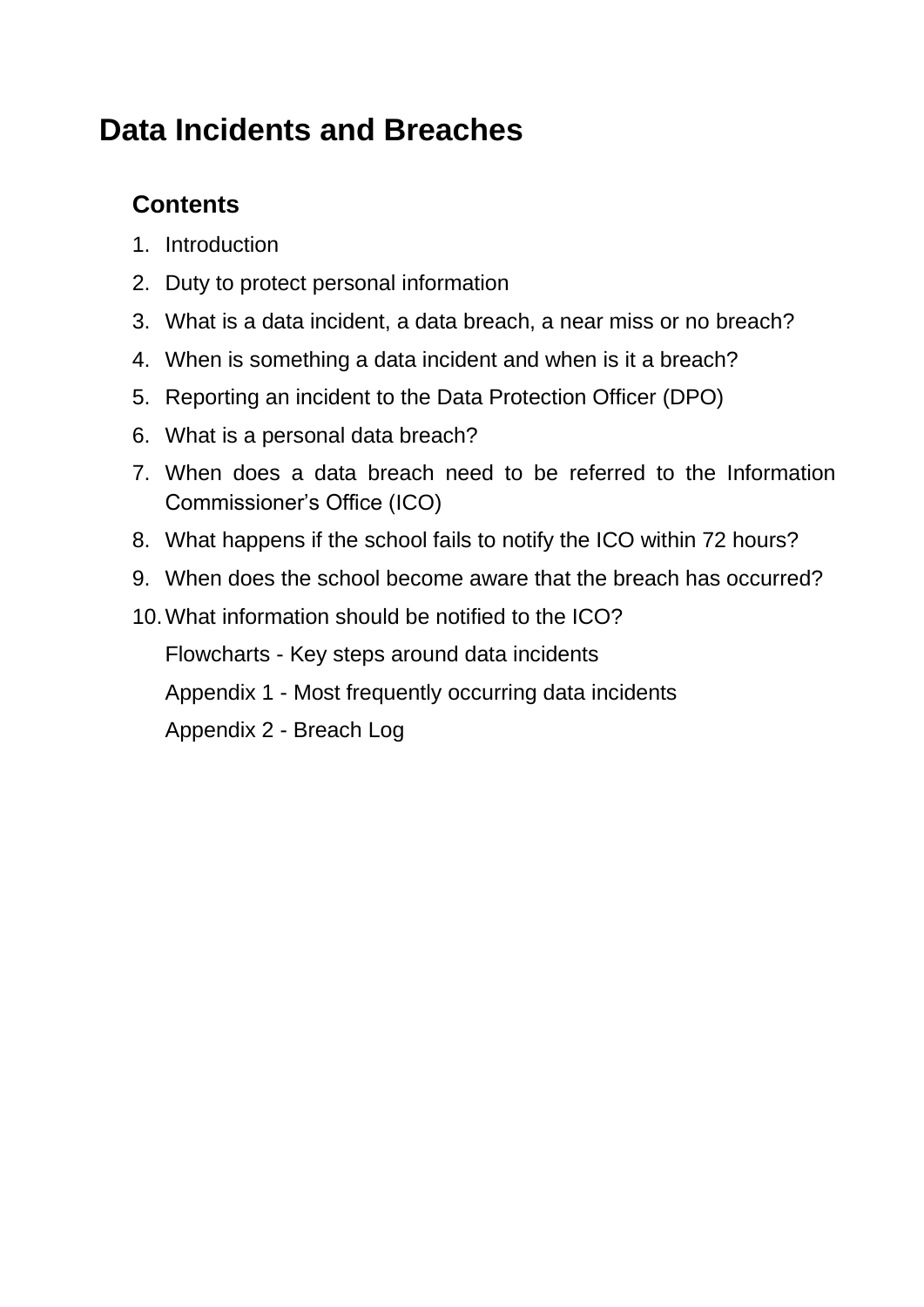

#### **Dealing with Data Incidents and Breaches**

This guide is designed to assist colleagues in dealing with and appropriately responding to data incidents.

#### **1. Introduction**

Under the General Data Protection Regulation and the Data Protection Act 2018 a personal data breach must be notified to the Information Commissioners Office (ICO), no later than 72 hours after becoming aware of a data breach (unless a breach is unlikely to result in a risk to the rights and freedoms of individuals) and in certain cases, communicate the breach to the individuals whose personal data have been affected by the breach. This policy is to be read in conjunction with the Data Protection Policy and other relevant guidance. The policy describes the procedure to be followed by members of staff when they become aware of a data breach.

#### **2. Duty to protect personal information**

The school has a duty under the sixth principle of Article 5 of the General Data Protection Regulation (GDPR) and section 33 to 38 of the likely Data Protection Act 2018 to ensure that it takes appropriate technical and organisational measures to protect the personal information it holds against unauthorised or unlawful processing, accidental loss, misuse, destruction, and damage.

Despite robust policies, guidance and procedures being in place, occurrences of data incidents involving loss or inappropriate access may still occur due to human error, wilful wrongdoing or other unforeseen circumstances. This document sets out the procedure which should be followed when a data incident occurs and the expected action(s) to be taken by:

- the person reporting an incident
- the Data Protection Officer (Melanie Smith) who will be dealing with the incident
- the Data Protection Officer who will report the matter to the ICO if it is a personal data breach

#### **3. What is a data incident?**

A **Data Incident** is a process failure where it appears personal data or information in any medium (paper, electronic, laptop, data stick, etc.), including verbal information, is:

- Sent, handed, or given verbally to someone who should not have access to it
- Lost or stolen
- Accessed inappropriately either intentionally or unintentionally
- Transmitted insecurely or uploaded inappropriately to a webpage
- Disposed of in an unsecure manner.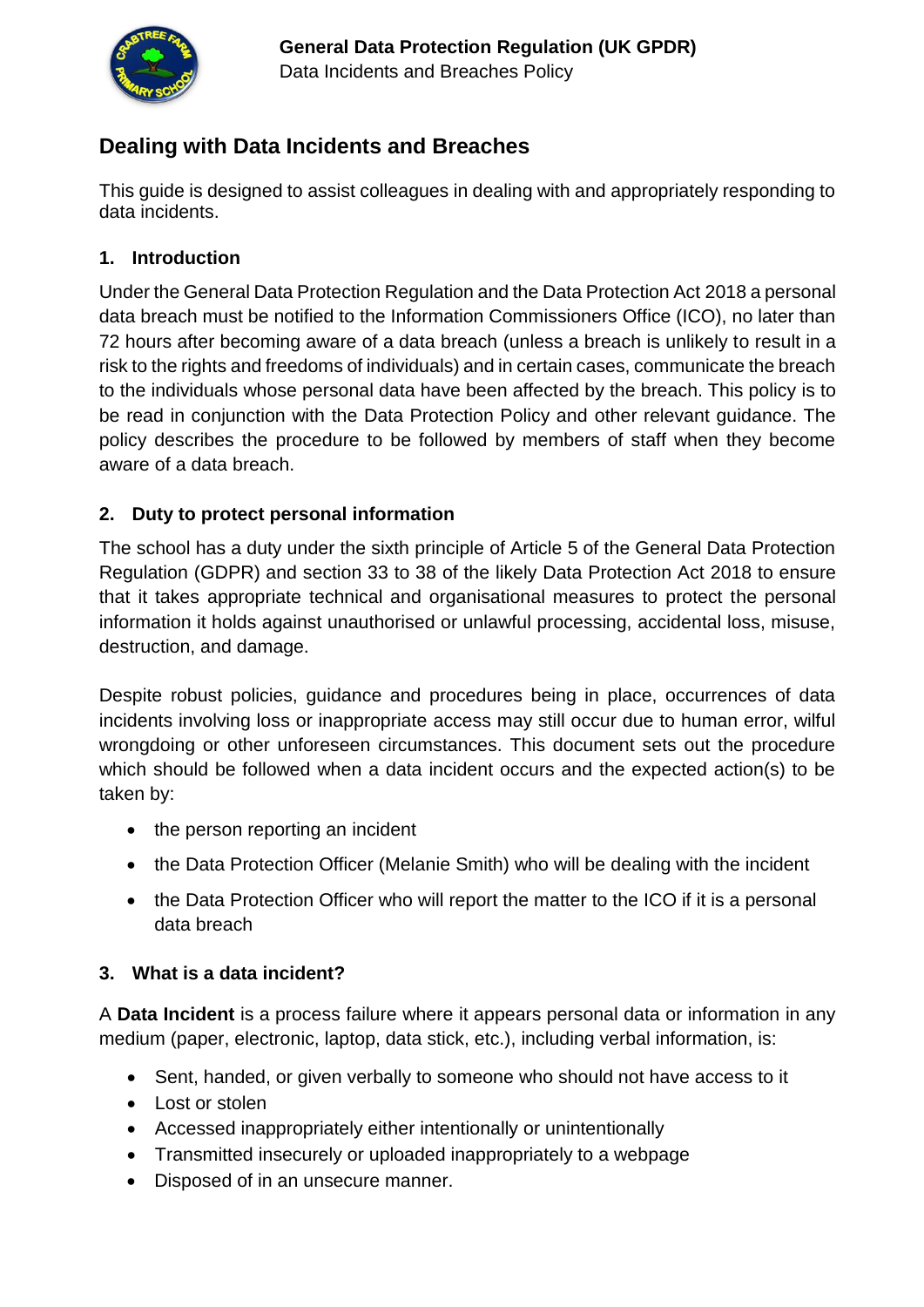

Examples of data breaches in school include:

- A full sickness record mistakenly sent to new employer as part of a reference
- Sensitive personal data lost in the post about a hearing to investigate complaints about exclusion from school
- Pupil personal data found at a printer by another pupil
- Pupil reports sent to wrong address
- Email addressing non-use of BCC where it would have been appropriate
- Text message re a pupil's behaviour intended for their parents/carers sent to all parents/carers
- Data file with staff and pupil personal data accidentally placed in shared drive
- Inappropriate disclosure of pupil's information to absent father
- Sending Special (Sensitive) Personal Data via unprotected email
- Lost unprotected USB sticks including pupil data
- Unencrypted drives / laptops / devices stolen from staff homes / cars / bags
- Parent passwords to access child information not sufficiently strong
- Poor website security; personal data left accessible by inadequate technical safeguards, e.g. inaccurate coding, inadequate penetration testing, etc.

#### **4. When is a data incident a breach, or a near miss or no breach?**

A data incident only becomes a **Data Breach** if, upon investigation by the Data Protection Officer it is found that security is breached because sensitive, protected or confidential data is copied, transmitted, viewed, stolen or used by an individual unauthorised to do so. The severity level of the data breach is determined by elements such as the number of individuals affected, the sensitivity of the information, containment of the incident, recovery of the data and assessment of on-going risk.

Investigation of a data incident can find that a **Near Miss** or **No Breach** has taken place. A **Near Miss** highlights areas at risk of data breaches, but is an event that did not actually result in a breach although it had the potential to do so. For example an encrypted email containing personal information is sent in error to a partner organisation but no personal information can be accessed; personal information sent in error to colleague or a partner organisation but it is password protected; information is lost, but recovered without any of the contents being disclosed to anyone.

An event where at first sight a data breach has occurred, but after investigation it proved not to be a breach is classed as **No Breach**, e.g.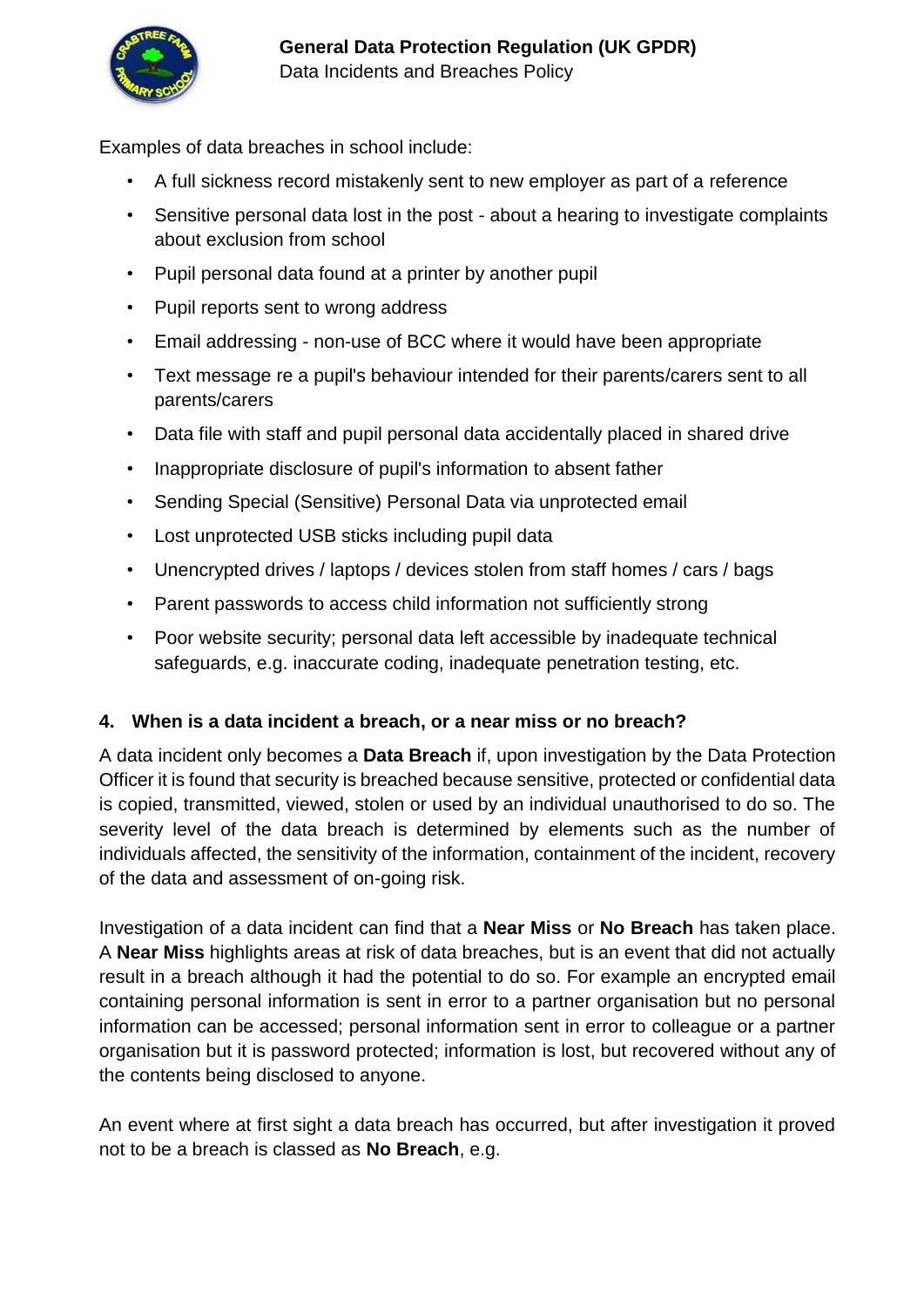

- It was found the information was accessed legitimately
- The school is not the data controller. The controller is the body that determines the purpose and means of processing the data, e.g. if a School Nurse emailed pupils' medical details to an NHS colleague insecurely. In this case, the NHS would have authority as the data controller and would deal with the incident.

#### **5. Reporting a data incident to the Data Protection Officer**

Upon discovering a data incident staff should immediately notify the Data Protection Officer (or another senior teacher if the Data protection Officer is unavailable) and take any steps necessary to reduce the impact of the incident. The Data Protection Officer should then:

- Complete without delay the Data Incident Reporting Form to collect the facts surrounding the incident
- Take any additional steps necessary to reduce the impact of the incident for example getting information taken down from the internet, retrieving information sent to the wrong address etc.
- Notify the ICO as soon as possible within 72 hours unless a breach is unlikely to result in a risk to the rights and freedoms of the individual.
- Where it is clear that there is a high risk to the rights of the pupil or other data subject affected, then they must also be notified, or a parent or carer for that pupil.
- Where it is unclear advice should be sought from the ICO as to whether affected individuals would need to be notified.

Any data loss or data misuse incident must be reported to the Data Protection Officer.

#### **6. What is a personal data breach?**

The General Data Protection Regulation describes a personal data breach as being *a breach of security leading to the accidental or unlawful destruction, loss, alteration, unauthorised disclosure of, or access to personal data transmitted, stored or otherwise processed*. This means that any breach of principle 6 (security) that contains personal data is likely to be a personal data breach. It is a type of security incident. However, if a complaint is made in relation to another principle this may be a breach but will not be a personal data breach.

#### **7. When should the Information Commissioner's Office (ICO) be notified of a data breach?**

When there is a risk to the rights of the individuals affected.

#### **8. What happens if the school fails to notify the Data Controller within 72 hours?**

The ICO have the power to fine the school up to 2% of their turnover.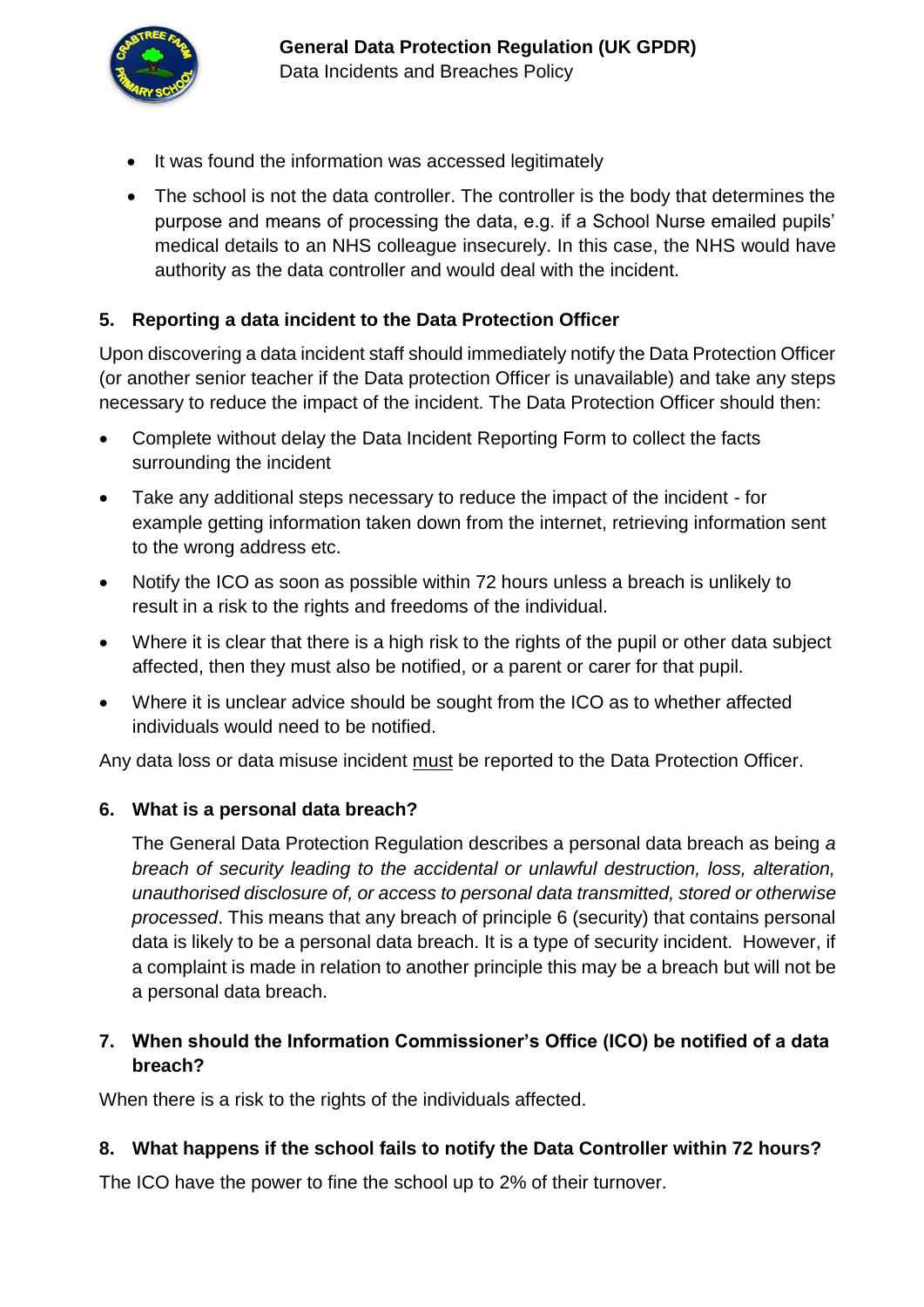

#### **9. When does the School become aware that the data breach has occurred?**

The school becomes aware when they have a reasonable degree of certainty that a security incident has occurred that has led to personal data being compromised. This will depend on the circumstances of the breach. In some cases, it will become relatively clear from the outset that there has been a breach. In others, it may take some time to establish if personal data has been compromised. However, the emphasis should be on prompt action to investigate an incident to determine whether personal data have indeed been breached and if so, take remedial action and notify the ICO if required. Examples include:

- o A parent/carer informs the school that they received a text or letter about another pupil by mistake and shows staff the text which provides evidence of the unauthorised disclosure. As the school have been presented with clear evidence of a breach there can be no doubt when the school became aware.
- o A teacher reports a loss of an unencrypted memory stick that contained personal information relating to a pupil at the school. In cases where a small, unencrypted device is lost, it is not normally possible to determine whether someone has gained unauthorised access to the data it contains. Consequently, an incident like this would need to be notified to the ICO as there is a reasonable degree of certainty that a breach has occurred and the school would become aware when the teacher first realised the memory stick was lost.

#### **10. What information should be notified to the ICO?**

- a) Describe the nature of the personal data breach including where possible, the categories and approximate number of data subjects / personal data records concerned.
- b) Inform the ICO of the Data Protection Officer's details or other contact point where more information can be obtained.
- c) Describe the likely consequences of the personal data breach.
- d) Describe the measures taken or proposed to be taken by the school to address the personal data breach, including where appropriate, measures to mitigate its possible adverse effects.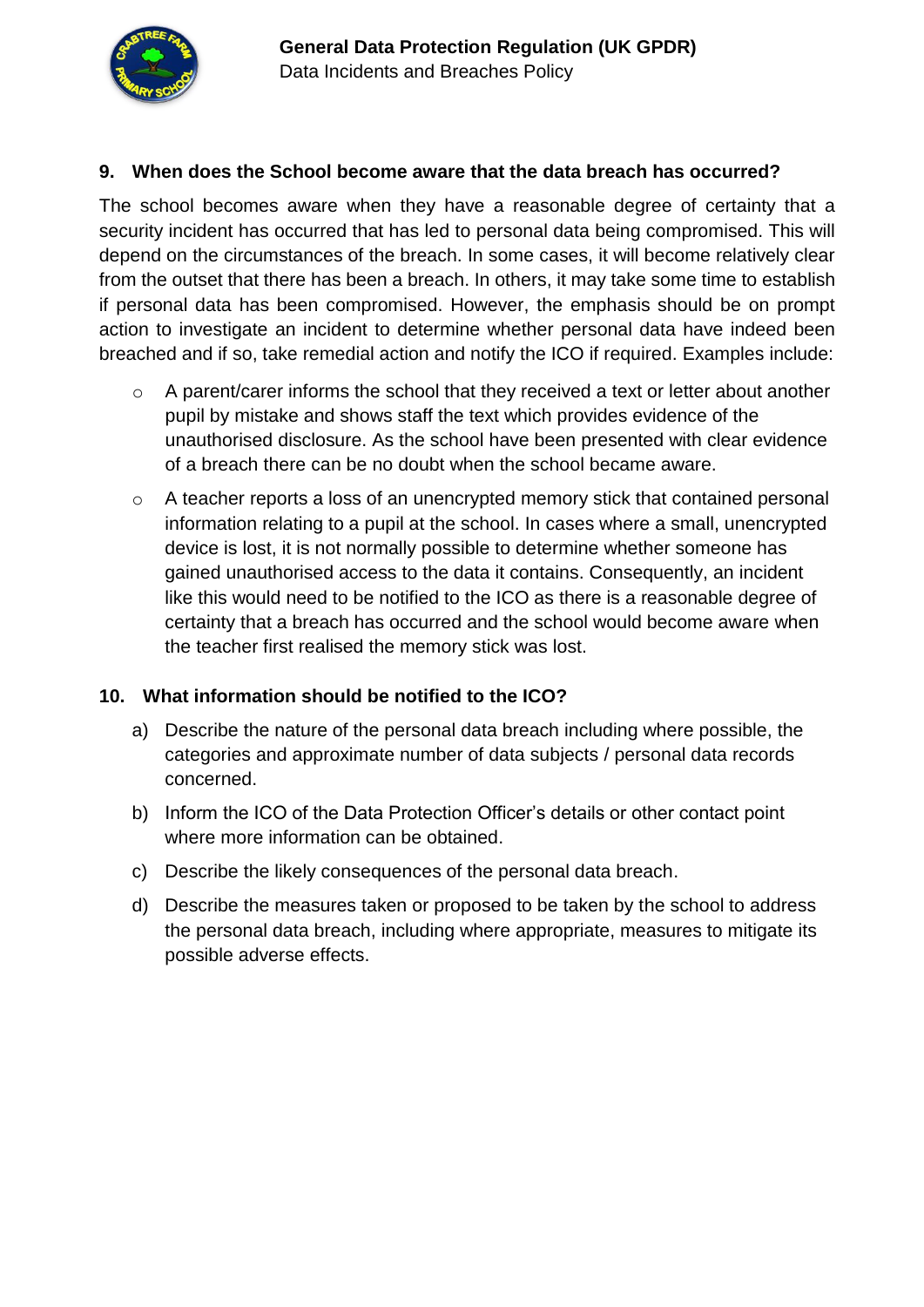## **Flowchart - key steps for school staff reporting a data incident:**

| <b>Action By</b>                                                                           | <b>Immediate Action Required</b>                                                                                                                                                                                                                                                                                                                                                                                                                                                                                                                                                                                                                                                                      | <b>Next Steps</b>                                                                                                                                                                                                                                                                                                                                                                                                                                                |
|--------------------------------------------------------------------------------------------|-------------------------------------------------------------------------------------------------------------------------------------------------------------------------------------------------------------------------------------------------------------------------------------------------------------------------------------------------------------------------------------------------------------------------------------------------------------------------------------------------------------------------------------------------------------------------------------------------------------------------------------------------------------------------------------------------------|------------------------------------------------------------------------------------------------------------------------------------------------------------------------------------------------------------------------------------------------------------------------------------------------------------------------------------------------------------------------------------------------------------------------------------------------------------------|
| Any<br>member of<br>staff<br>who<br>discovers a<br>potential or<br>actual data<br>incident | Report a potential or actual data<br>incident to a Data Protection<br>Officer or if the DPO is unavailable<br>a senior member of staff.<br>If you receive a phone call: obtain<br>the name and contact details of<br>the person notifying us, and if<br>possible try to collect some initial<br>facts such as:<br>$\circ$ Is the incident on-going?<br>$\circ$ What type of information is<br>involved?<br>$\circ$ Are the data subjects children<br>or vulnerable adults?<br>$\circ$ How many data subjects are<br>involved?<br>$\circ$ What is the likelihood of the<br>information being recovered?<br>Who has the information been<br>$\circ$<br>sent to? (i.e. who has seen the<br>information?) | Take any steps necessary to reduce<br>$\bullet$<br>the impact of the incident (e.g.<br>telephoning the premises where<br>information may have been lost or<br>going to an address to retrieve<br>information sent there in error                                                                                                                                                                                                                                 |
| <b>DPO</b><br>to<br>the<br>whom<br>data<br>incident<br>is<br>reported                      | Collect the facts about the incident<br>and enter them onto the data<br>incident reporting form.<br>Take<br>additional<br>steps<br>any<br>necessary to reduce the impact of<br>the incident.                                                                                                                                                                                                                                                                                                                                                                                                                                                                                                          | Prepare breach response plan which<br>focuses on protecting individuals and<br>their data<br>Report the matter to the ICO if a<br>personal data breach has occurred no<br>later than 72 hours after becoming<br>aware of the incident unless the<br>breach is unlikely to result in a risk to<br>the rights of the individual affected<br>Inform affected individuals if there is a<br>high risk to the rights of the<br>individuals.                            |
| <b>DPO</b>                                                                                 | The DPO needs to make an initial<br>risk assessment of the data<br>incident<br>and<br>consider<br>any<br>immediate actions to<br>reduce<br>and/or remediate the impact of the<br>incident.<br>Where a data incident also<br>involves loss or theft of an<br>encrypted or unencrypted device,<br>then the incident the DPO should<br>report the incident to the IT<br>Support Team and liaise closely<br>with them in trying to resolve it.                                                                                                                                                                                                                                                            | Taking immediate actions to stop an<br>$\bullet$<br>on-going incident, e.g. telephoning the<br>premises where the information may<br>have been lost to find out if it has<br>been handed in, going to a property to<br>collect information sent there<br>incorrectly, recalling emails sent to the<br>incorrect email address.<br>Asking unintended recipients of email<br>to delete messages sent in error,<br>including deleting it from their email<br>trash. |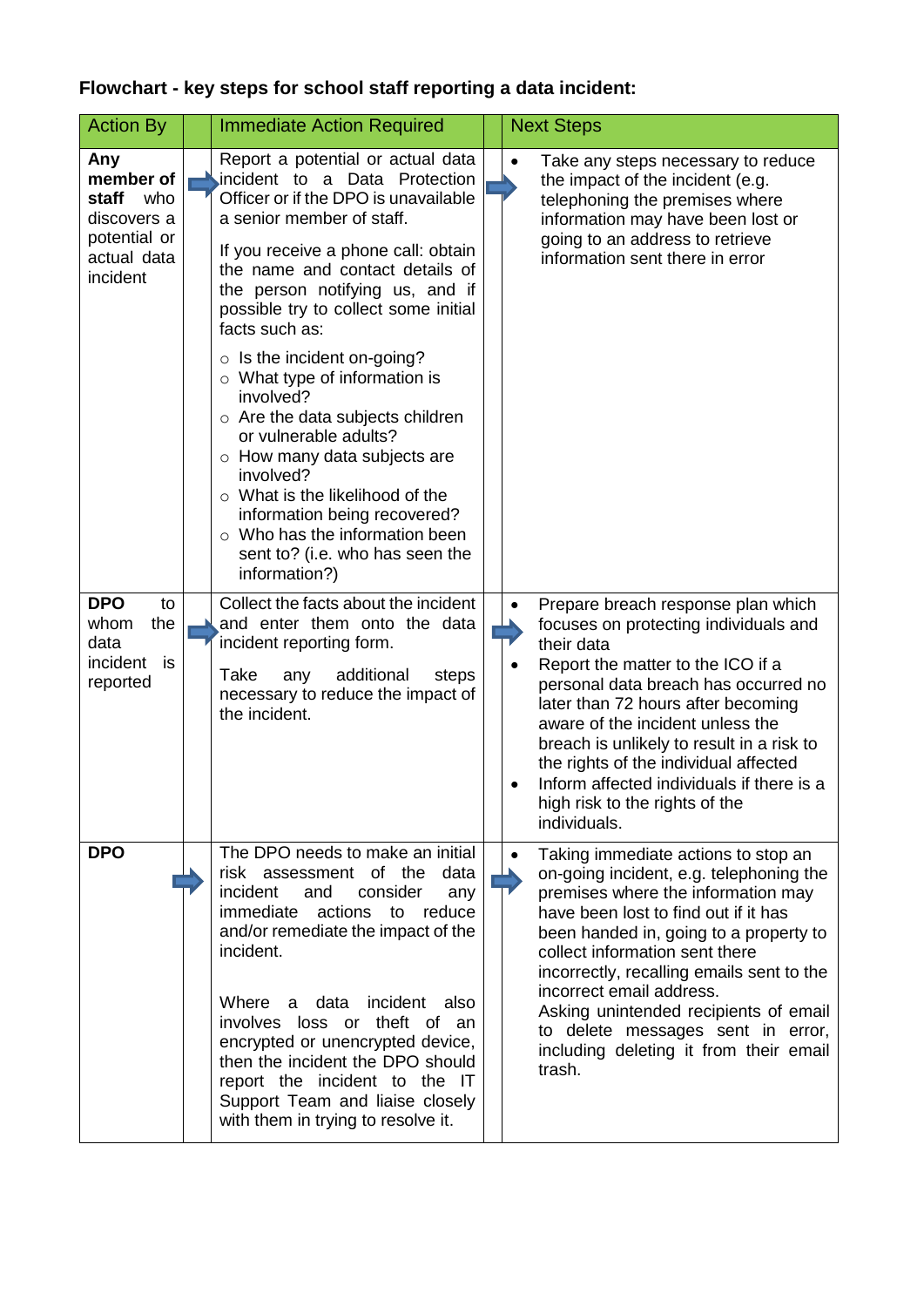#### **General Data Protection Regulation (UK GPDR)**



Data Incidents and Breaches Policy

| Data<br><b>Protection</b><br><b>Officer</b> | The Data Subjects will be notified<br>when there is a high risk to the<br>rights and freedoms of the<br>individuals. This risk exists when<br>the breach may lead to physical,<br>material or non-material damage<br>for the individuals whose data<br>has been breached. Examples of<br>such damage are discrimination,<br>identity theft or fraud, financial<br>loss and damage to reputation.<br>When the breach involves<br>personal data that reveals:<br><b>Racial or Ethnic Origin</b> | Informing data subjects of the<br>incident, and if they are at risk due to<br>the incident, giving clear advice on the<br>steps they can take to protect<br>themselves.<br>Informing the police where<br>$\bullet$<br>appropriate, e.g. where property is<br>stolen, where fraudulent activity has<br>taken place, an offence under the<br>Computer Misuse Act or the GDPR<br>has occurred. |
|---------------------------------------------|-----------------------------------------------------------------------------------------------------------------------------------------------------------------------------------------------------------------------------------------------------------------------------------------------------------------------------------------------------------------------------------------------------------------------------------------------------------------------------------------------|---------------------------------------------------------------------------------------------------------------------------------------------------------------------------------------------------------------------------------------------------------------------------------------------------------------------------------------------------------------------------------------------|
|                                             | $\circ$<br><b>Political opinions, Religious</b><br>$\circ$<br>or Philosophical beliefs<br><b>Trade Union Membership</b><br>$\circ$<br>Data concerning Health or<br>$\circ$<br><b>Genetic Data</b><br>Data concerning Sex Life or<br>$\circ$<br><b>Sexual Orientation</b><br><b>Criminal Conviction</b><br>$\circ$<br><b>Such</b><br>damage<br>should<br>be<br>considered likely to occur and<br>therefore, data subjects should<br>be notified as a matter of<br>course.                      |                                                                                                                                                                                                                                                                                                                                                                                             |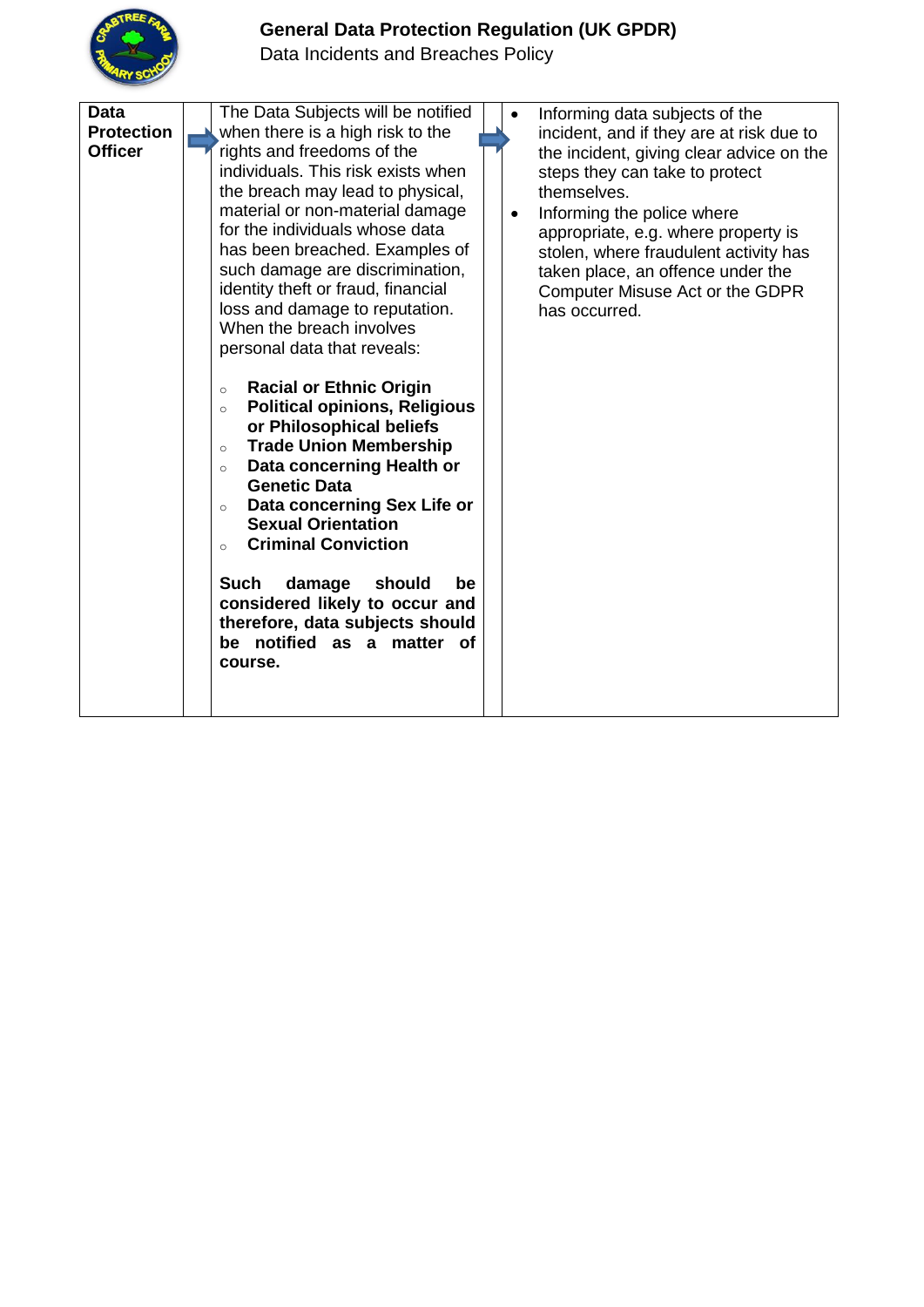

Data Incidents and Breaches Policy

#### **Flowchart - key steps for DPOs when investigating a data incident:**

| <b>Action By</b> | <b>Immediate Action Required</b>                                                                                                                                                                                                       | <b>Next Steps</b>                                                                                                                                                                                                                                                                                                                                                                                                        |
|------------------|----------------------------------------------------------------------------------------------------------------------------------------------------------------------------------------------------------------------------------------|--------------------------------------------------------------------------------------------------------------------------------------------------------------------------------------------------------------------------------------------------------------------------------------------------------------------------------------------------------------------------------------------------------------------------|
| <b>DPO</b>       | Once the facts surrounding the<br>incident are gathered, The DPO<br>investigates the cause of the<br>incident. Each case is different but<br>it is likely that it will involve finding<br>answers to a series of questions<br>such as: | In some instances, the facts around a<br>case may be incomplete. This may be<br>because there was a delay in reporting<br>the incident. Any delay past 72 hours will<br>need to be explained to the ICO. Where<br>the facts are incomplete, it may be<br>necessary to answer questions such as:                                                                                                                          |
|                  | What events led up to the incident?                                                                                                                                                                                                    | Why are there gaps in the facts<br>$\bullet$                                                                                                                                                                                                                                                                                                                                                                             |
|                  | Had the staff involved received<br>sufficient levels of training to<br>incident<br>the<br>from<br>prevent<br>happening?                                                                                                                | Can the person (who may have left<br>the school) be contacted in an<br>attempt to obtain missing facts                                                                                                                                                                                                                                                                                                                   |
|                  | Are there written<br>procedures<br>setting out the expected behaviour<br>of staff?                                                                                                                                                     | Where other organisations are involved<br>(e.g. Police) it may be necessary to work<br>them<br>with<br>gain<br>complete<br>to<br>understanding of the incident.                                                                                                                                                                                                                                                          |
|                  | Were<br>procedures<br>setting<br>out<br>expected behaviour followed?                                                                                                                                                                   | Extra efforts may be needed to try and<br>recover lost information, such as:                                                                                                                                                                                                                                                                                                                                             |
|                  | Does the incident involve sub-<br>contractors? Is there a contract or                                                                                                                                                                  | $\circ$ Speaking to staff members to get<br>their recollections of the incident                                                                                                                                                                                                                                                                                                                                          |
|                  | agreement in place to set out<br>expected behaviour?                                                                                                                                                                                   | $\circ$ Searching in files in use at the same<br>time as the lost information                                                                                                                                                                                                                                                                                                                                            |
|                  | Has the same type of incident<br>happened before?                                                                                                                                                                                      | $\circ$ Checking data in Capita Sims                                                                                                                                                                                                                                                                                                                                                                                     |
|                  | Has the same type of incident                                                                                                                                                                                                          | $\circ$ Searching in waste / recycle bins                                                                                                                                                                                                                                                                                                                                                                                |
|                  | happened before in the school?                                                                                                                                                                                                         | $\circ$ Searching on backup tapes                                                                                                                                                                                                                                                                                                                                                                                        |
|                  | How widespread is the incident?<br>Is there a chance that this has<br>routinely happened before but only<br>just been discovered?                                                                                                      | Once the incident has been investigated<br>it should be categorised. Not all reported<br>incidents are actual data breaches.<br>Incidents are categorised as either:                                                                                                                                                                                                                                                     |
|                  | Are there any others?                                                                                                                                                                                                                  | o Data breach reportable to the ICO                                                                                                                                                                                                                                                                                                                                                                                      |
|                  |                                                                                                                                                                                                                                        | $\circ$ Data Breach reportable to the ICO<br>and the Data subjects                                                                                                                                                                                                                                                                                                                                                       |
|                  |                                                                                                                                                                                                                                        | $\circ$ Non-reportable data breach                                                                                                                                                                                                                                                                                                                                                                                       |
|                  |                                                                                                                                                                                                                                        | No breach<br>$\circ$                                                                                                                                                                                                                                                                                                                                                                                                     |
|                  |                                                                                                                                                                                                                                        | If the DPO decides that the incident<br>should be reported to the ICO, then they<br>will draft an email covering the incident,<br>the actions taken and any further<br>proposed actions. The email will be sent<br>to casework@ico.gsi.gov.uk, copying in<br>Headteacher<br>the<br>and<br>Chair<br>ot<br>Governors.<br>Remember<br>send<br>to<br>information<br>securely,<br>using<br>i.e.<br>encrypted e-mail software. |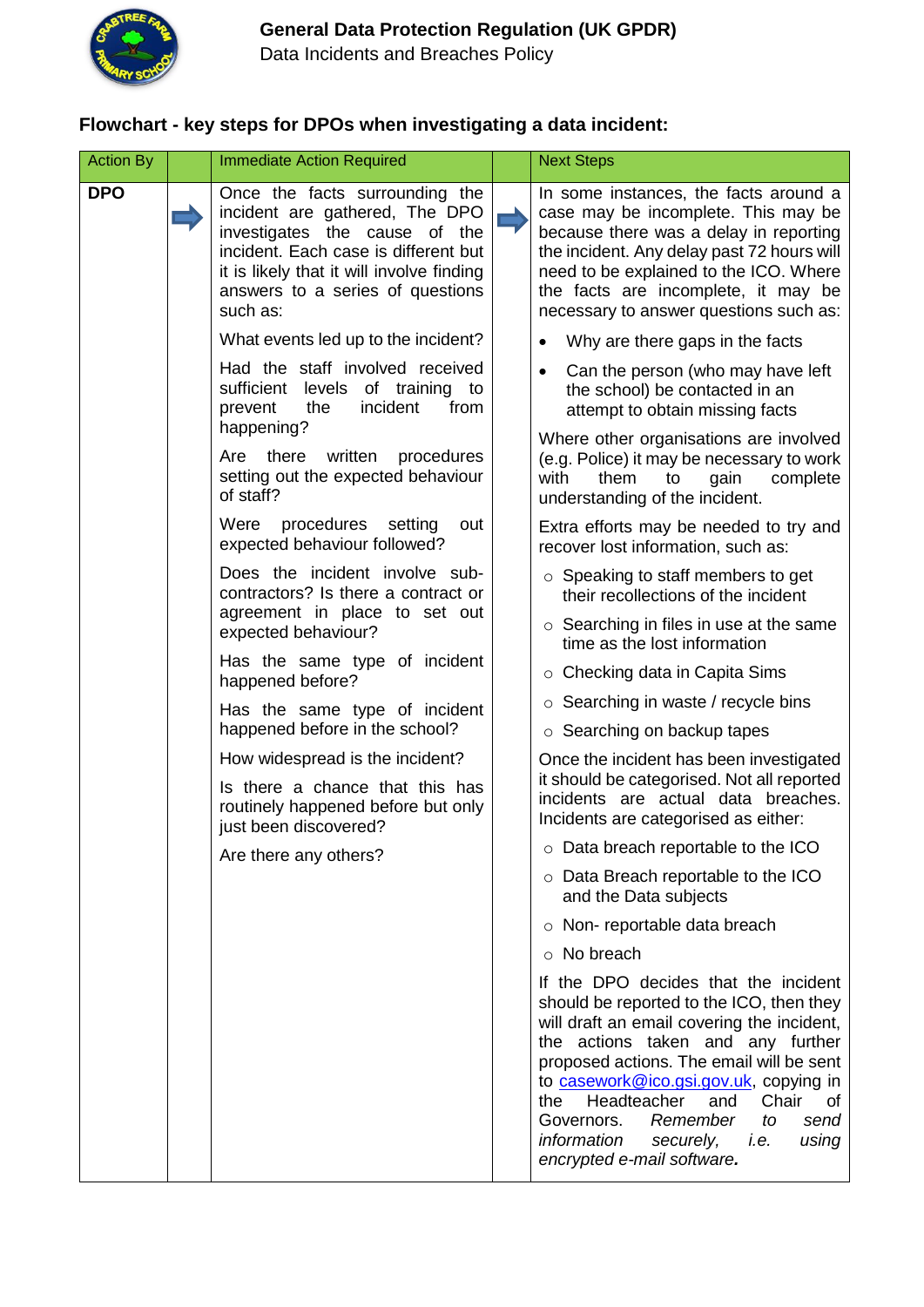

Data Incidents and Breaches Policy

#### **Flowchart - key steps for Data Protection Officer producing an action plan to reduce the likelihood of the incident recurring:**

| <b>Action By</b>                                   | <b>Immediate Action Required</b>                                                                                                                                                                                                                                                                                                                                                                                                                                                                                                                                                                                                                                                                                                                                                                                                                                                 |  | <b>Next Steps</b>                                                                                                                                                                                                                                              |
|----------------------------------------------------|----------------------------------------------------------------------------------------------------------------------------------------------------------------------------------------------------------------------------------------------------------------------------------------------------------------------------------------------------------------------------------------------------------------------------------------------------------------------------------------------------------------------------------------------------------------------------------------------------------------------------------------------------------------------------------------------------------------------------------------------------------------------------------------------------------------------------------------------------------------------------------|--|----------------------------------------------------------------------------------------------------------------------------------------------------------------------------------------------------------------------------------------------------------------|
| <b>Data</b><br><b>Protection</b><br><b>Officer</b> | Once any immediate and urgent<br>actions have been taken and the<br>investigation into the incident has<br>been carried out, an action plan<br>needs to be drawn up which is<br>designed to reduce the likelihood<br>of a similar incident occurring<br>again. Every incident is different<br>and therefore the action plan<br>drawn up will be unique to<br>address the set of circumstances<br>that led up to the incident.<br>However, across all incidents<br>there are a number of common<br>contributory factors that can be<br>addressed in a similar way, e.g.<br>changes to procedures, raising<br>awareness, etc.<br>A list of actions to address these<br>contributory<br>common<br>more<br>factors is set out in Appendix 1.<br>The DPO should ensure that any<br>contributory factors that<br>are<br>specific and unique to a particular<br>incident are addressed. |  | Details of agreed actions, deadlines,<br>and evidence required will be kept<br>by the DPO and any actions carried<br>out by the relevant member of staff.<br>Evidence that actions have been<br>completed should be sent by the<br>member of staff to the DPO. |

#### **Flowchart - key steps for Data Protection Officer monitoring an Action Plan until all actions have been completed:**

| <b>Action By</b>                            | <b>Immediate Action Required</b>                                                                                                                                                  | <b>Next Steps</b>                                                                                                                             |
|---------------------------------------------|-----------------------------------------------------------------------------------------------------------------------------------------------------------------------------------|-----------------------------------------------------------------------------------------------------------------------------------------------|
| Data<br><b>Protection</b><br><b>Officer</b> | The case remains open until all<br>actions required to:<br>remediate the effects of the<br>∩<br>incident<br>reduce the likelihood of a<br>$\circ$<br>recurrence<br>are completed. | Completion of actions will ensure the<br>school is working as safely as possible<br>thus reducing the risk of further incidents<br>occurring. |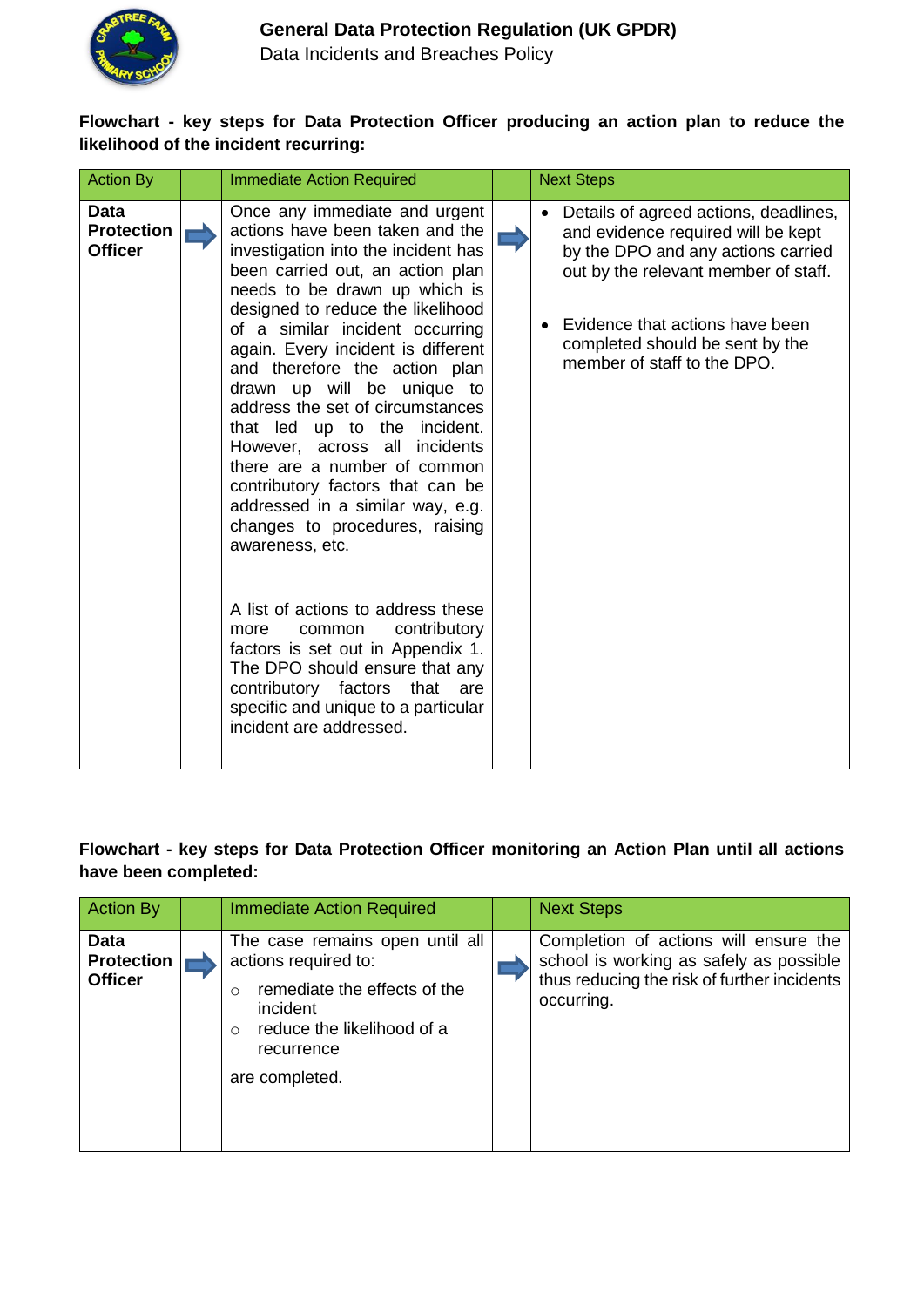

Data Incidents and Breaches Policy

#### **Flowchart - key steps for the Data Protection Officer closing the case and reassessing on-going risk:**

| <b>Action By</b>                            | <b>Immediate Action Required</b>                                                                                                                      | <b>Next Steps</b>                                                                                                                                                                                                                                                                                                                                                                                                                                                                                      |
|---------------------------------------------|-------------------------------------------------------------------------------------------------------------------------------------------------------|--------------------------------------------------------------------------------------------------------------------------------------------------------------------------------------------------------------------------------------------------------------------------------------------------------------------------------------------------------------------------------------------------------------------------------------------------------------------------------------------------------|
| Data<br><b>Protection</b><br><b>Officer</b> | Once all actions included in the<br>action plan have been completed<br>and the level of on-going risk has<br>been assessed the case can be<br>closed. | An assessment should be made of<br>the level of on-going risk. This<br>should be carried out to determine<br>whether the risk is the same, lower<br>or higher than at the conclusion of<br>the investigation into the risk of<br>recurrence carried out three<br>months earlier.<br>If the risk level remains the same<br>or is now lower, no further action<br>needs to be taken. If the risk level<br>is <b>higher</b> than at the previous<br>assessment, the action plan needs<br>to be revisited. |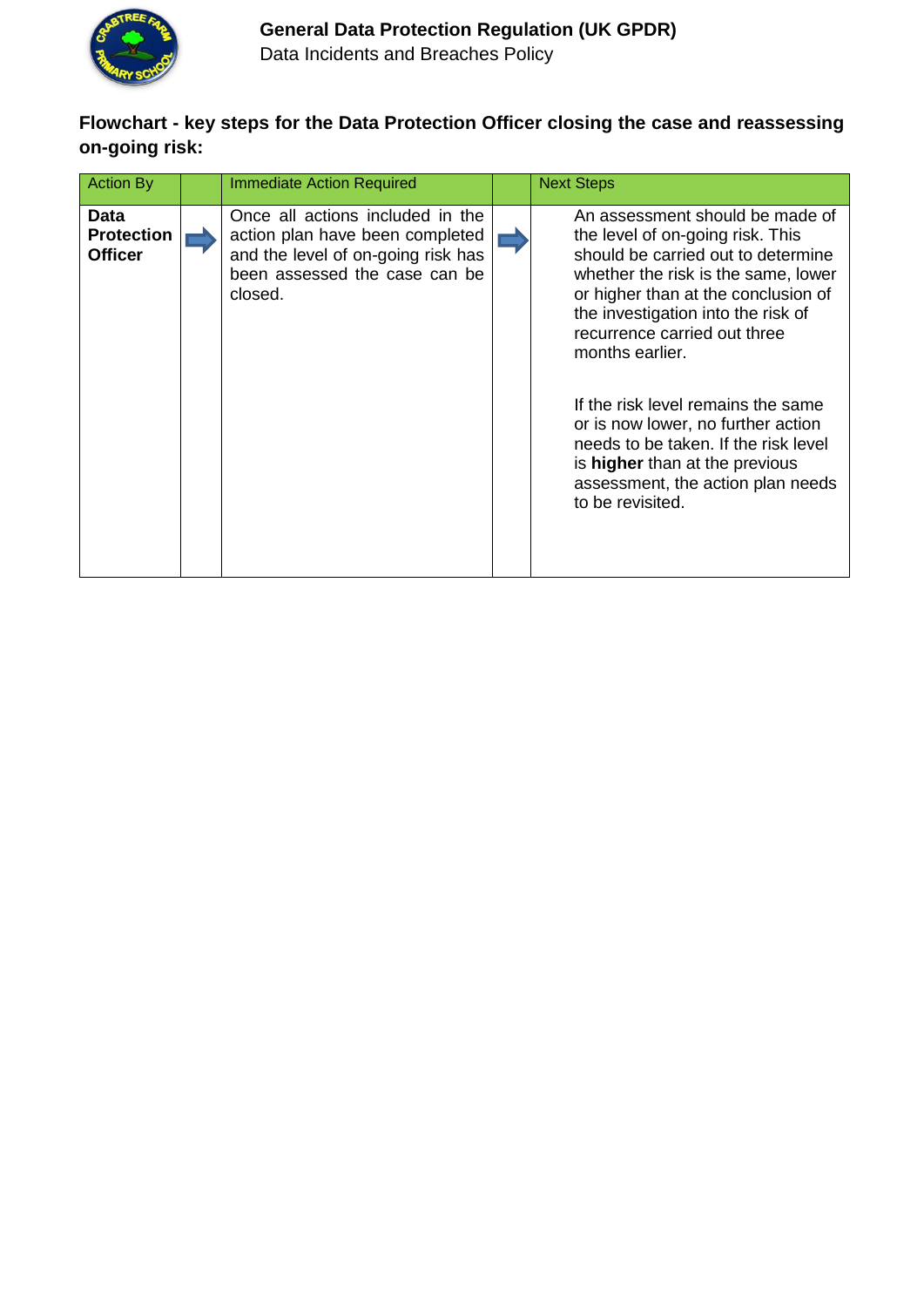#### **Appendix 1 – most frequently occurring data incidents**

This table contains a list of the most frequent occurrences of data incidents, along with the remedial action to be taken and the evidence required to prove that the action has been completed.

The following advice should be provided to all school staff to remind them of the need to maintain security around personal/confidential information:

- All staff members should undertake Data Protection training at least annually.
- Ensure that personal information is kept secure: lock/turn off your screen when not in use, secure information in lockable cabinets, use passwords/encryption (e.g. Office 365 encryption, Cryptshare, etc.) to share personal information.
- Colleagues should only use school IT approved encrypted electronic devices for school business; this is particularly important if devices are mobile and taken off-site (i.e. laptops, mobile phones, etc.)
- Lockable bags should be used when colleagues need to transfer/transport hard copy information.
- Double-check your email/letter address (or have a colleague do this) before you sent it. Ensure that you have the correct address.

| <b>Data Incident</b>                                                                                                                                                                                                      | <b>Remedial action</b>                                           | <b>Evidence required</b>                                                                |
|---------------------------------------------------------------------------------------------------------------------------------------------------------------------------------------------------------------------------|------------------------------------------------------------------|-----------------------------------------------------------------------------------------|
| No established procedure on dealing with personal<br>information, and/or procedure not<br>properly<br>documented, and/or colleagues not receiving<br>adequate procedure training, and/or procedure not<br>being followed. | Write<br>colleagues<br>procedure<br>train<br>and<br>accordingly. | Copy of procedure.<br>Email confirmation from manager that<br>training has taken place. |
| Staff have not received (refresher) Data Protection<br>training.                                                                                                                                                          | Undertake Data Protection training.                              | Copy of training certificate.                                                           |
| Staff knowingly, wilfully and wrongly accessed<br>information (i.e. information not pertinent to their<br>role, without line management approval, etc.)                                                                   | Disciplinary action.                                             | Email confirmation from line-manager<br>that disciplinary action is being taken.        |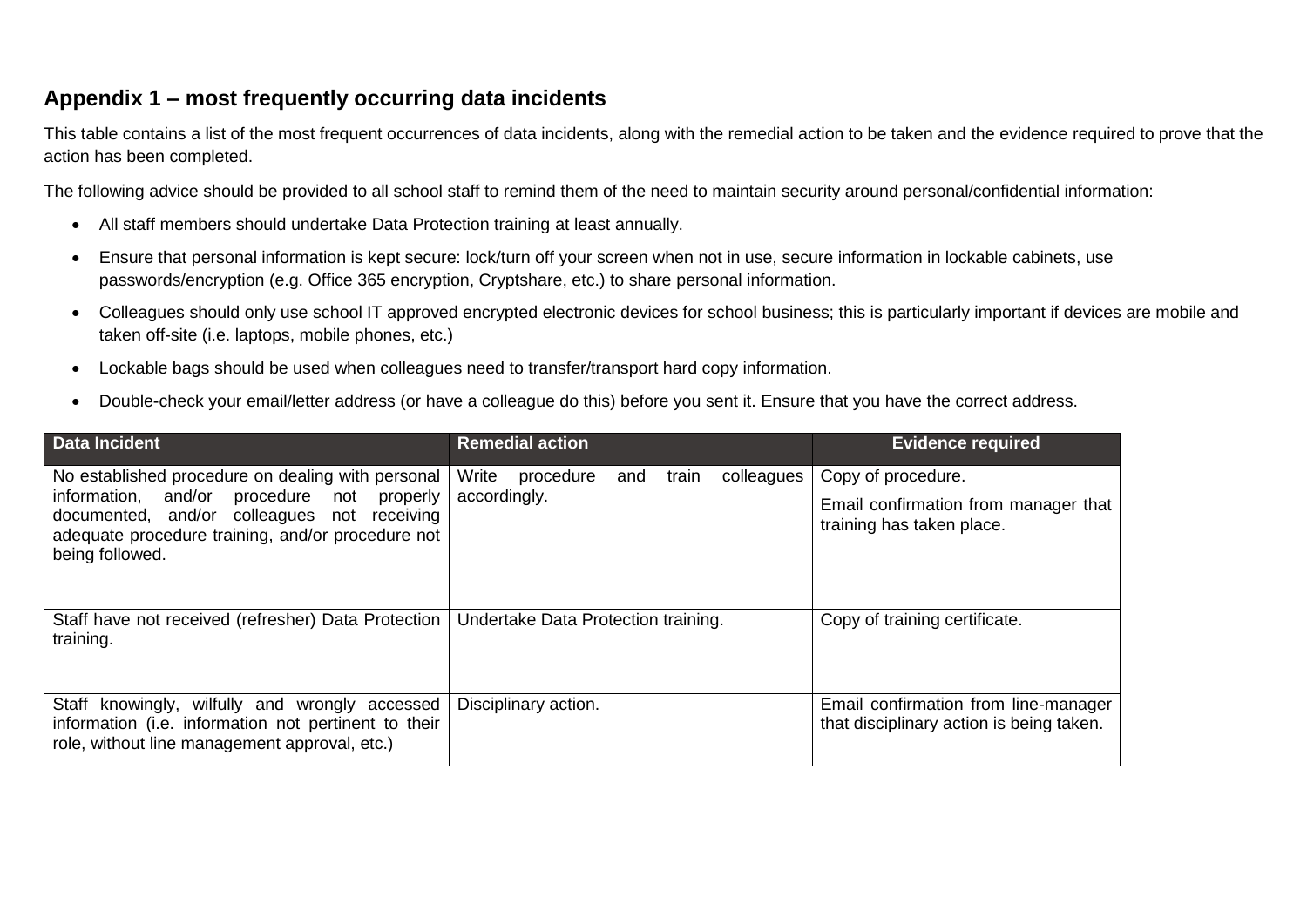

| Incorrect personal information held in pupil school<br>management information system (e.g. wrong<br>address or phone number, email address, etc.).                                                                                                           | Correct the information held and review the<br>process for minimising the recording of<br>incorrect information in the future.                                                                                                                                                                                                                                                                                                                                                                             | Email confirmation from staff member<br>that information has been updated and<br>copy of new procedure sent to staff.                                                               |
|--------------------------------------------------------------------------------------------------------------------------------------------------------------------------------------------------------------------------------------------------------------|------------------------------------------------------------------------------------------------------------------------------------------------------------------------------------------------------------------------------------------------------------------------------------------------------------------------------------------------------------------------------------------------------------------------------------------------------------------------------------------------------------|-------------------------------------------------------------------------------------------------------------------------------------------------------------------------------------|
| Information transported insecurely, e.g. pupil files<br>carried in plain sight on the seat of car                                                                                                                                                            | Provide staff with lockable bag/mail pouch.<br>Ensure that the importance of using secure<br>bags is communicated to all staff and that it is<br>included in the procedure transferring<br>transporting records.                                                                                                                                                                                                                                                                                           | Copy of a communication to staff.<br>Copy of procedure.                                                                                                                             |
| Personal/confidential<br>information<br>sent<br>by<br>unencrypted email (or without a password).<br>Information<br>shared<br>from<br>stored<br><b>or</b><br>on<br>unencrypted/non IT Approved electronic devices<br>and/or on non IT approved Cloud storage. | Ensure that the importance of using encryption<br>and always using only officially approved<br>electronic devices is communicated to all staff.<br>i.e. do not use your own mobile phone, laptop,<br>tablet for work purposes. Ensure that it is<br>included<br>in<br>IT<br>Acceptable<br>an<br>Use<br>Policy/procedure.<br>Ask the recipient of the information to delete it<br>and also remove it from their deleted items<br>folder. Ensure that Cloud<br>storage<br>(if<br>applicable) is deleted too. | Copy<br>of<br>meeting<br>any<br>team<br>minutes/memo re communication to<br>staff.<br>Copy of procedure.<br>Confirmation from<br>recipient<br>that<br>information has been deleted. |
| Issues with outgoing<br>correspondence e.g.<br>an<br>incorrect recipient.                                                                                                                                                                                    | Always double-check letters/emails (or have a<br>colleague do this) before they are sent to<br>ensure that the (email) address is correct.<br>Always include 'private, personal, confidential'<br>above the name and address of the recipient<br>of a letter. Ensure that it is included in the<br>procedure.                                                                                                                                                                                              | Copy of letter template.<br>Copy of procedure.                                                                                                                                      |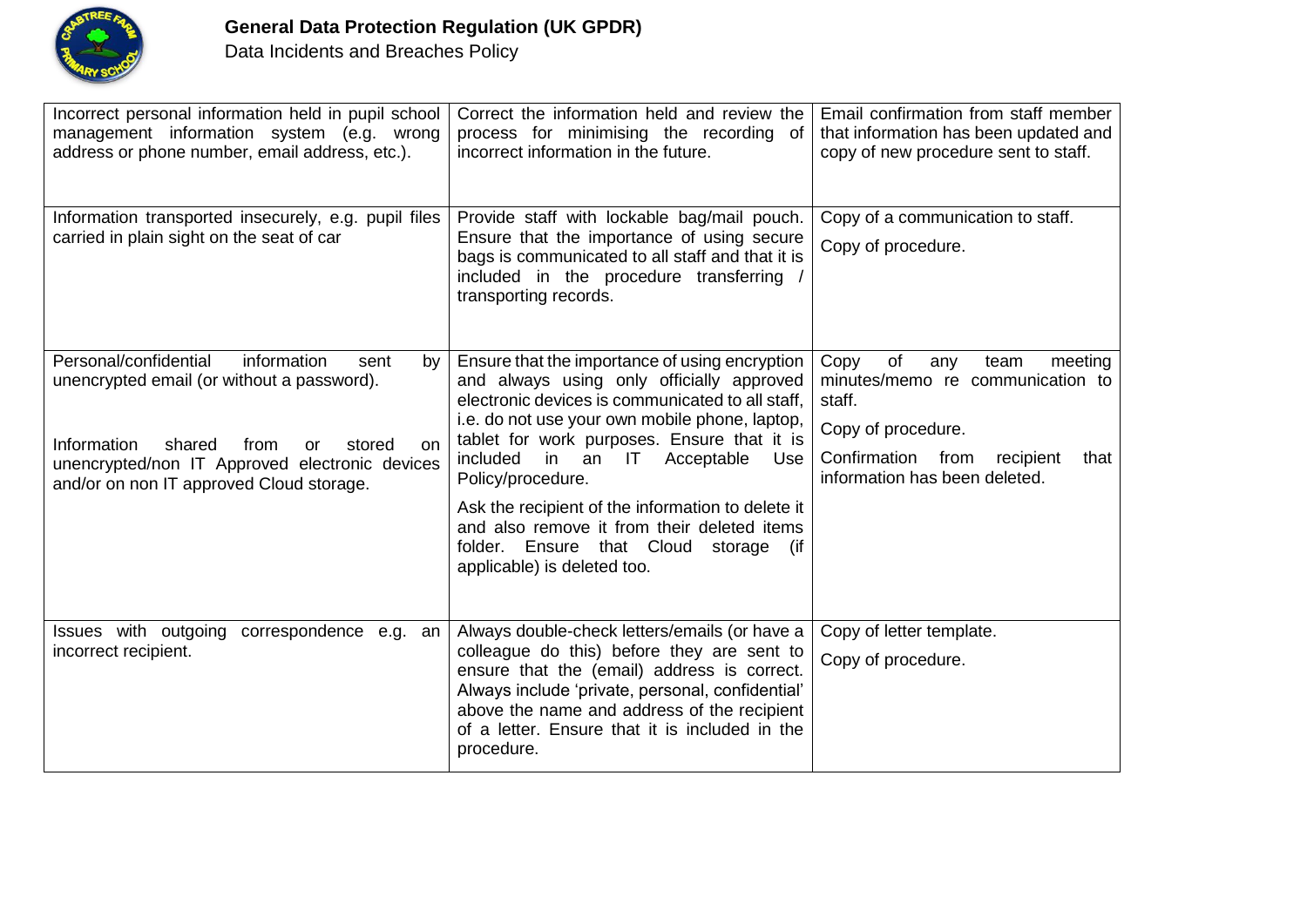

| Incorrect documents picked up or documents left<br>behind on the printer/photocopier.                                                                                                                                                                                                                                                                                | Wherever possible, staff should stay with the<br>printer/photocopier whilst printing/copying is in<br>progress and ensure that all hard copies are<br>collected. Care should be taken that no other<br>documents are accidentally picked up (i.e.<br>documents left behind by another user).<br>Ensure that it is included in the procedure.                                                                                                                                                                            | Copy of procedure.                                       |
|----------------------------------------------------------------------------------------------------------------------------------------------------------------------------------------------------------------------------------------------------------------------------------------------------------------------------------------------------------------------|-------------------------------------------------------------------------------------------------------------------------------------------------------------------------------------------------------------------------------------------------------------------------------------------------------------------------------------------------------------------------------------------------------------------------------------------------------------------------------------------------------------------------|----------------------------------------------------------|
| Devices stolen or misplaced.                                                                                                                                                                                                                                                                                                                                         | Ensure the school encrypts all its computers<br>and other devices wherever it is practicable to<br>do. Make sure staff understand the importance<br>of using encryption, password protection and<br>storage devices correctly and securely.<br>Ensure that it is included in the procedure. If a<br>device is misplaced and later found at found<br>e.g. at a pupils home, establish who has<br>access to it and that it is secure whilst it awaits<br>collection. Let IT Support and Police know of<br>the loss/theft. | Copy of procedure.<br>Correspondence from IT and Police. |
| Inappropriate discussion of confidential case details<br>with colleagues who are not involved in the case or<br>with other 3 <sup>rd</sup> parties.<br>Confidential case discussion in a public area or<br>open plan office.<br>Inappropriate discussion a case with a parent of a<br>pupil whilst other family members/carers or other<br>parents are also present. | Ensure that staff are aware of the importance<br>of keeping personal information personal, and<br>that they are aware of:<br>what they can and cannot share with<br>$\circ$<br>colleagues/agencies<br>their surroundings when discussing a<br>case (i.e. can they be overheard) the need<br>to obtain the pupils/parent consent before<br>discussing their personal information in<br>front of their family members/carers.<br>Undertake Data Protection training.                                                      | Copy of procedure.<br>Copy of training certificate.      |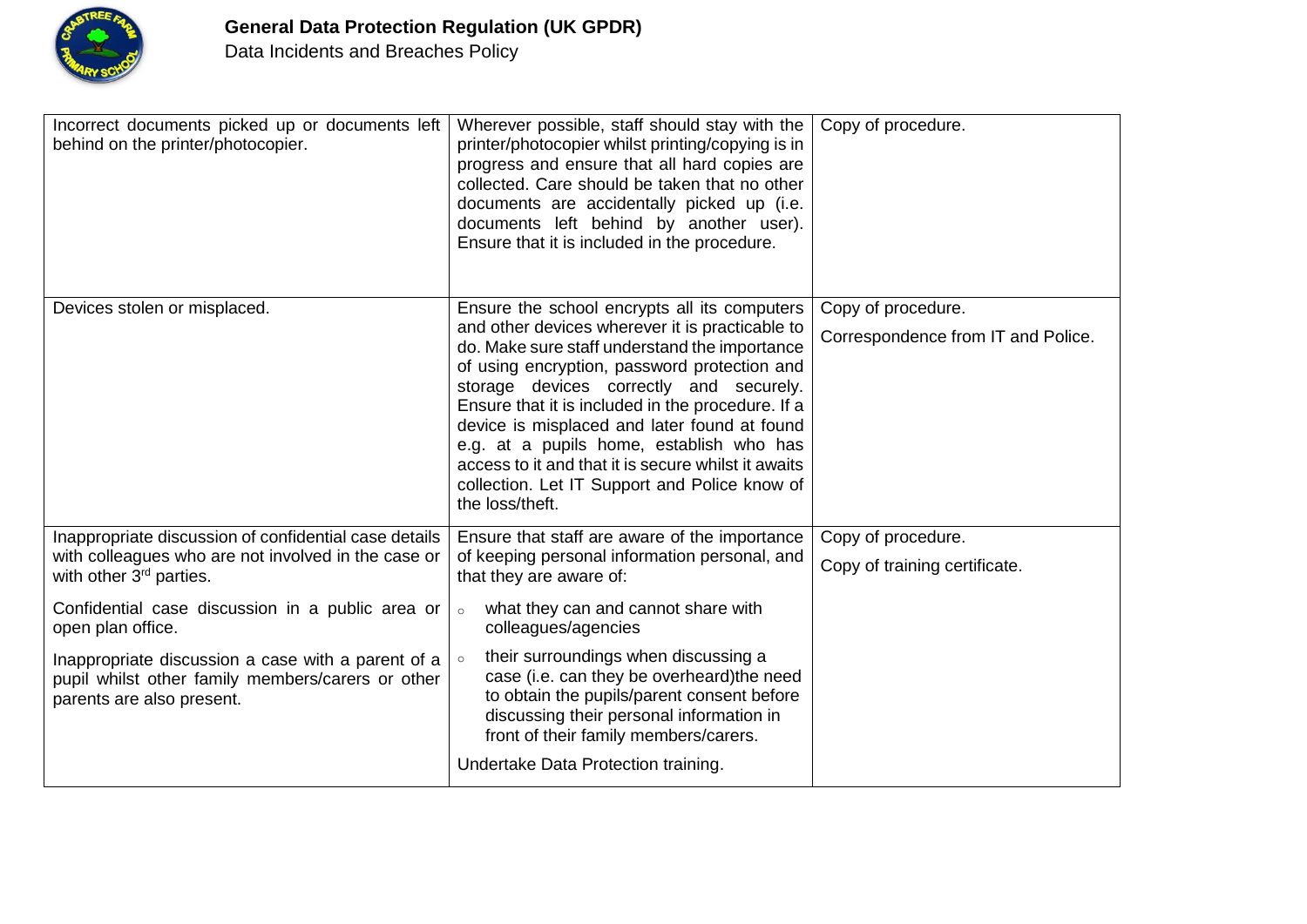

| Sharing of personal/confidential information on<br>social media or other online tools or cloud storage. | Ensure that staff are aware of the importance<br>of keeping personal information safe and that<br>they should not generally, use social media,<br>online tools, cloud storage for sharing, saving,<br>communicating personal information. Ask the<br>person who uploaded the information to<br>remove it from social media. Ensure that it is<br>deleted from cloud storage too. | Copy of procedure.<br>Confirmation from<br>person<br>who<br>uploaded information that information<br>has been deleted. |
|---------------------------------------------------------------------------------------------------------|----------------------------------------------------------------------------------------------------------------------------------------------------------------------------------------------------------------------------------------------------------------------------------------------------------------------------------------------------------------------------------|------------------------------------------------------------------------------------------------------------------------|
| Incorrect disposal of confidential waste.                                                               | Ensure that staff are aware of the importance<br>of disposing of all confidential waste in the<br>confidential waste bins provided.                                                                                                                                                                                                                                              | Copy of procedure.                                                                                                     |